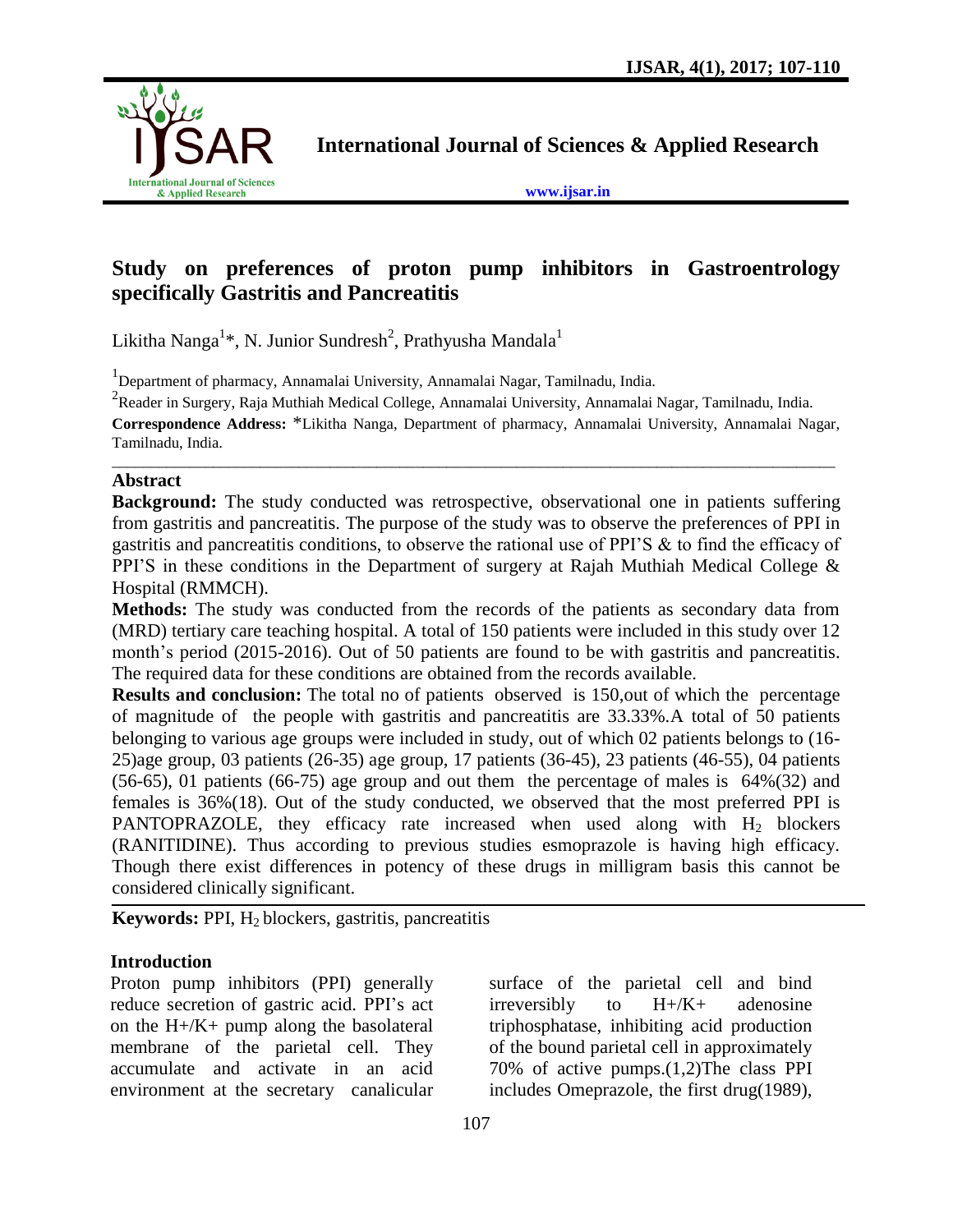lansoprazole (1995), rabeprazole (1999), pantoprazole (2000), and esomeprazole (2001)(3). Proton pump inhibitors are mainly indicated for the treatment of gastroesophageal reflux disease (GERD) and gastritis. Often, PPI are used only after therapy with histamine-2 (H2) receptor antagonists, commonly called H2 blockers, has been unsuccessful for symptoms of reflux. Proton pump inhibitors also are used to treat peptic ulcers (duodenal and gastric) and drug- induced ulcers (4). PPI are considered as safe and effective in use. The Protonation forms irreversible disulfide bonds with cysteine residues in the proton pump ,two of which are most important, CYS813 and CYS822.(4) The need to achieve acid exposure in the parietal cell but not the stomach is why PPIs should be taken 20 minutes before eating breakfast.(5)

## **Aim of the study**

The purpose of the study was to observe the preferences of PPI in gastritis and pancreatitis in the Department of surgery at Rajah Muthiah Medical College & Hospital, Annamalai Nagar-608 002, Tamilnadu, India, a 1400 bedded multispecialty tertiary care teaching hospital.

## **Materials and methods**

This was a retrospective Study carried out over a 6 month period from JANUARY 2016 – JUNE 2016 at Rajah Muthiah Medical College & Hospital, Annamalai Nagar -608002, Tamilnadu, India. All the Case sheets were collected from Medical Record Department (MRD). A total of 50 pre and post surgical patients were included in this study and the patients were selected based on the inclusion & exclusion criteria.

## **Inclusion Criteria:**

 $\triangleright$  Patients admitted in surgery wards for various surgeries between the age group of 15-70 years.

 $\triangleright$  Patients with relapse and current diagnosis with gastritis and pancreatitis.

### **Exclusion Criteria:**

- $\triangleright$  Patients above 70 years
- OPD cases

### **Results and discussion 1. Age wise distribution**

A total of 50 patients belonging to various age groups were included in study, out of which 02 patients belongs to (16-25)age group, 03 patients (26-35) age group, 17 patients (36-45), 23 patients (46-55), 04 patients  $(56-65)$ , 01 patients  $(66-75)$  age group.

| AGE       | NO OF<br><b>PATIENTS</b> |
|-----------|--------------------------|
| $16 - 25$ | 02                       |
| 26-35     | 03                       |
| 36-45     | 17                       |
| $46 - 55$ | 23                       |
| 56-65     | 04                       |
| 66-75     | 01                       |

**2. Sex wise distribution**

| <b>GENDE</b>  |    | <b>PATIENT   PERCENTAG</b> |
|---------------|----|----------------------------|
| R             | S  | E                          |
| <b>MALES</b>  | 32 | 64%                        |
| <b>FEMALE</b> | 18 | 36%                        |
|               |    |                            |

Out of 50 patients the percentage of males is 64 %( 32) and females is 36 %( 18).

# **3. Complications Pancreatitis***:*

# **Acute pancreatitis:**

This condition is usually caused by alcohol or gallstone migrating through the common bile duct. Less commonly caused by trauma, infections like mumps, ascraiasis and drugs like diuretic, azathioprine etc., (6).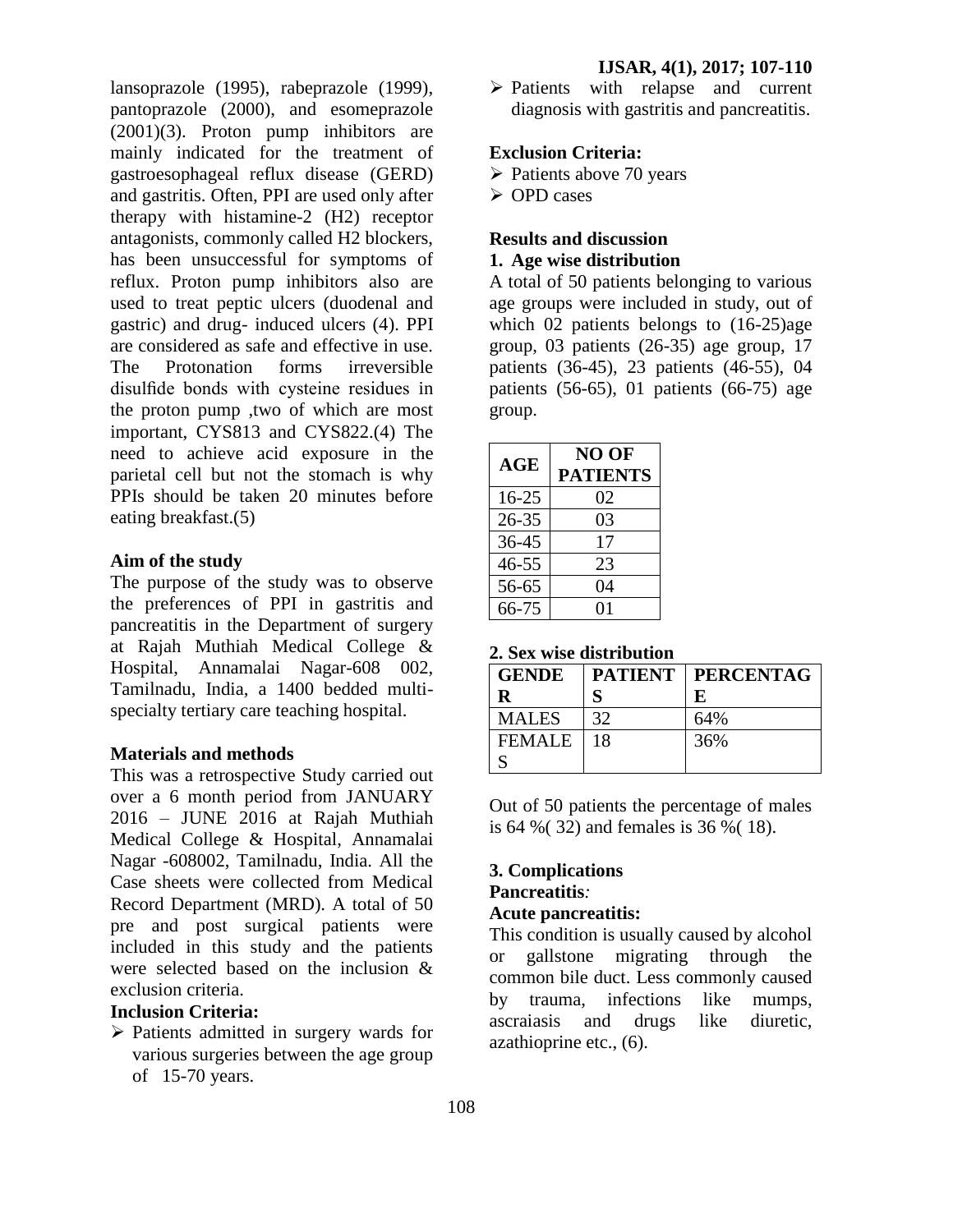## **Chronic pancreatitis:**

This condition generally caused by alcohol consumption or possibly malnutrition in tropics (6).

### **Gastritis:**

This condition is mostly caused by alcohol consumption, nsaids over use.

## **Management:**

The management by ppi was never a mono therapy, usually given along with  $h_2$ histamine blockers. These to be taken half an hour before food as they inhibit only actively secreting proton pumps. As per retrospective study conducted at rmmch, the therapy analyzed to be dual therapy (synergic effect) of

```
Injection pantoprazole 40mg iv bd
               (or)
Tablet pantoprazole 40 mg bd
+Injection ranitidine 50 mg iv bd
                 (or)
Tablet ranitidine 50 mg bd
```
As per study conducted at rmmch, it was analyzed that the most preferred ppi is pantoprazole.

Generally observed that iv ppi's are most frequently used to prevent the recurrent ulcer bleeding in high risk patients, these preparations are therapeutically equivalent to oral preparations.(7)

#### **Healing Rate: (HR)**

According to the studies conducted, for lansoprazole, pantoprazole, omeprazole the results were reported at  $4 \& 8$  weeks and the rabeprazole study did at 3&6 weeks therefore the overall healing rate was obtained at 3,4,6 & 8 weeks. Hr verified between the studies, but were consistently lowered with placebo treatment for majority of the patients receiving placebo treatment the ulcer did

not heal, during the course of the trail the maximum recorded as healed was just over a  $3<sup>rd</sup>$  of the patients(39%) in any of the trails, whereas higher healing rate was observed after treatment with RANITIDINE, by the end of the trails the ulcers remains at least for half the patients(52%)in contrast by the end of the trail the ulcers were healed in  $2/3^{rd}$  of the patients receiving PPI'S. (8)

## **Conclusion**

According to the previous studies conducted (8), the efficacy difference exists between the PPI'S they observed that compared to omeprazole the efficacy of the other PPI'S are improved accordingly (esmoprazole with high efficacy). Though there exist differences in potency of these drugs in milligram basis this cannot be considered clinically significant. Thus we conclude that the clinician must prescribe the PPI according to the severity and nature of the disease in subject or patient.

### **References**

- 1. Massoomi F, Savage J, Destache CJ. Omeprazole: a comprehensive review. Pharmacotherapy 1993;13:46Y59.
- 2. Lew EA. Pharmacokinetic concerns in the selection of anti-ulcer therapy. Aliment PharmacolTher1999; 13(5 suppl):11Y16.
- 3. Schepp W: Proton pump inhibitory therapy: then and now**.** *Yale J Biol Med*  1996, 69**:**175-186.
- 4. Norman A, Hawkey CJ. What you need to know when you prescribe. Protons pump inhibitor. Frontline Gastroenterol2011; 2:199Y205.
- 5. Norman A, Hawkey CJ. What you need to know when you prescribe. A proton pump inhibitor. Frontline Gastroenterol. 2011; 2:198.